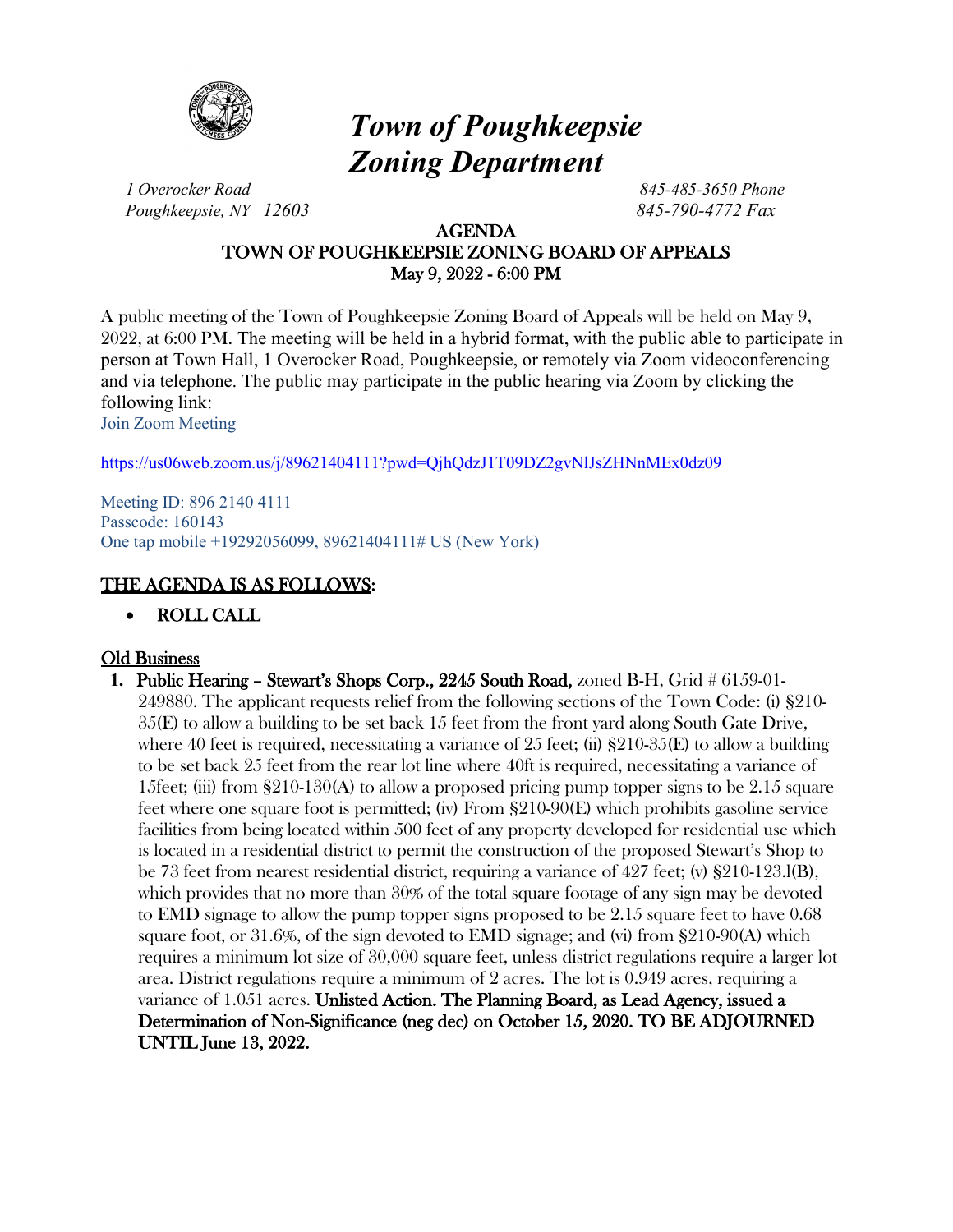- **2. Public Hearing – Height Variance – Diamond Storage - Raymond Eng. Trustee, 1998 South Road, Grid # 6159-03-382273-0000**. The applicant has revised the plans for the facility and is now seeking the following variances from §§ 210-35(E) and 210-115(B) of the Town Code:
	- (1) to permit the construction of a self-storage facility having a height of 55 feet where 45 feet is permitted, requiring a variance of 10 feet;
	- (2) to permit the construction of a self-storage facility consisting of 4 stories where three are permitted, requiring a variance of one story;
	- (3) to permit 9 parking spaces where 45 are required, requiring a variance of 36 spaces; and
	- (4) to permit lot coverage of 29% where 25% is permitted, requiring a variance of 4%.Unlisted Action.
- **3.** Public Hearing McDonald's Corp., 2585 South Road, Grid # 6060-02-968700-0000. Variances for monument sign to allow a post and panel sign in lieu of a monument sign. **Unlisted Action. Adjourned to November 14, 2022.**
- **4.** Public Hearing Verizon Wireless Small Cell Wireless Communications Facility Use Variance – Owner: EFG/DRA Heritage LLC, 10-50 Winslow Gate Road, Grid # 6163-03- 027019-0000. The applicant is seeking a use variance from §210-130 of the Town Code to permit the installation of an unmanned wireless communications facility on an existing structure where this specific use or a similar use is not permitted. Unlisted Action.

#### New Business

- **5.** Public Hearing Renewal for Expired Variance Owner: Brian Burke, 13 Vandewater Ave., Grid # 6161-07-700902-0000. The applicant is seeking reapproval of variances that were granted on September 14, 2020, which have since expired. The applicant requests relief from §210-16(E) of the Town Code which requires a front setback of 30 feet and side setbacks of 20 feet, to permit the construction of a single-family home having a front setback of 20 feet, a north side setback of 3 feet and a south side setback of 9 feet, requiring variances of 10 feet, 17 feet and 11 feet, respectively. Type II Action.
- **6.** Public Hearing –Pool Ownr: Lauren Passante, 186 Wilbur Blvd., Grid # 6160-01-422777- 0000. The applicant is seeking a variance from §210-107(C) of the Town Code, which requires that all swimming pools be set back from side and rear lot lines by at least 15 feet, to legalize an existing above-ground pool that is located 10 feet from a side property line, requiring a side yard variance of 5 feet. Type II Action.
- **7. Public Hearing – Storage Space – Storage Cap Poughkeepsie LP, Violet Ave, Grid #s 6162-10- 436570—0000, 6162-10-463586 & 6162-48-42562**. The applicant is seeking the following variances from the provisions of the Town Code:
	- a. From  $\S210-40(F)(3)$ , which provides that no structure shall be erected within 150 feet of a residential district boundary. The proposed structure is set back 100 feet from the nearest residential lot line, requiring a variance of 50 feet.
	- b. From  $\frac{210-152(A)(2)(b)}{3}$ , which provides that site improvements shall be set back 100 feet from adjoining residential lot lines. Site improvements appear to be 72 feet from the nearest residential lot line, requiring a variance of 28 feet.